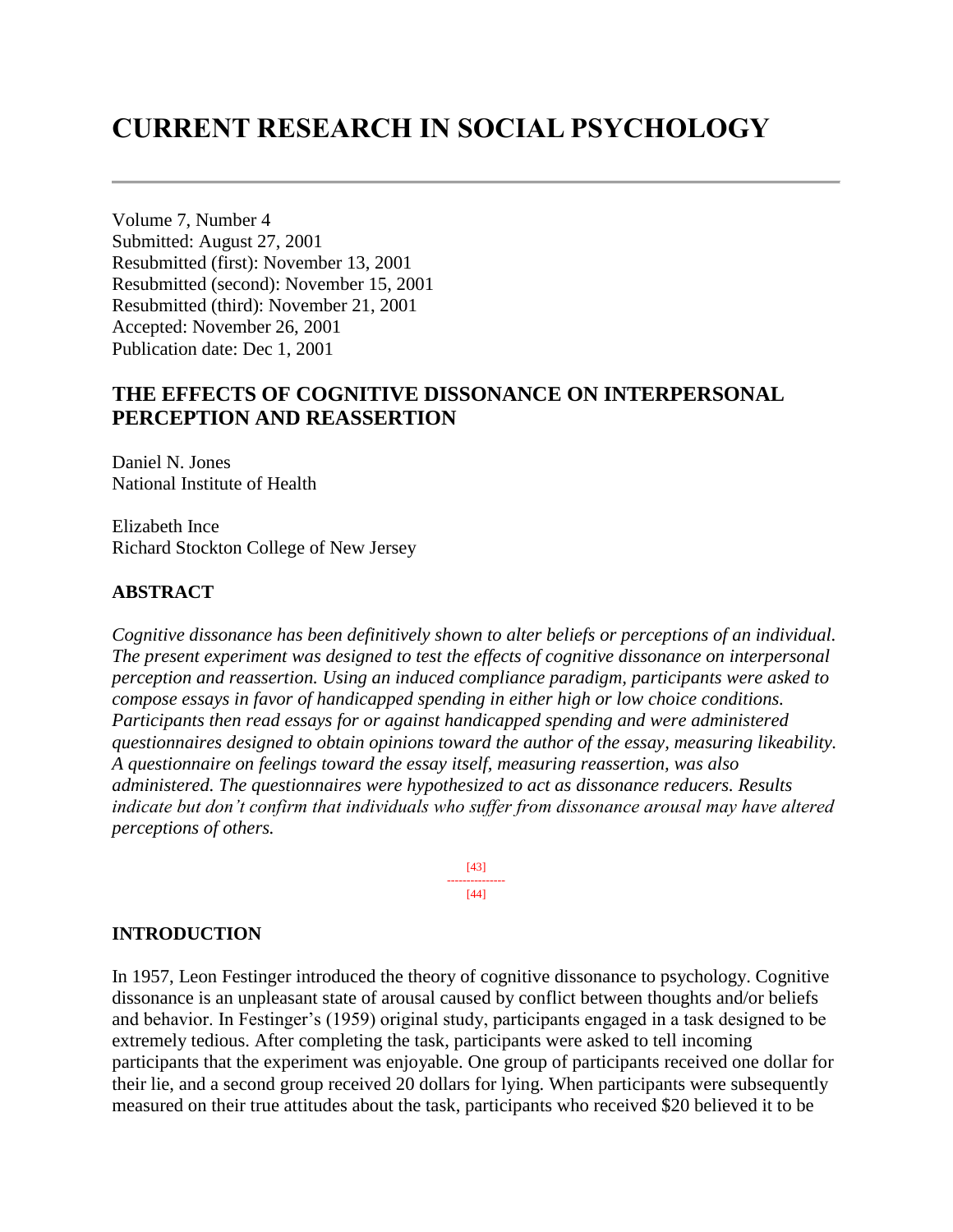tedious, but those who had received only one-dollar compensation believed the task to be enjoyable. According to Festinger (1959), participants in the one-dollar condition had entered into a state of "cognitive dissonance," whereas those in the \$20 condition had not. Festinger (1959) argued that individuals in the \$20 condition did not experience cognitive dissonance because the high compensation enabled participants to justify dissonant behavior (lying to others claiming that the task was enjoyable). Participants in the one-dollar condition, however, could not justify telling a lie for a mere dollar. Thus they had arrived at a state of cognitive dissonance, where beliefs and behaviors were unjustifiably inconsistent. Because cognitive dissonance is an uncomfortable state, individuals are subsequently motivated to alleviate it (Festinger 1959), which can be achieved by either changing behaviors to be congruent with beliefs, or by changing beliefs to be congruent with behaviors. In Festinger's study, participants changed beliefs to be congruent with behaviors, thereby reducing or eliminating their cognitive dissonance.

Aronson (Harmon-Jones 1999) later revised Festinger's theory to state that cognitive dissonance was not simply an inconsistency between beliefs and behaviors but also a threat to self-concept, which is defined by Aronson as the desire of an individual to perceive oneself as a moral person, and that individuals are motivated to reduce dissonance to alleviate this threat.

> [44] --------------- [45]

To test this theory, Stone and Aronson (1994) asked students to give speeches advocating consistent condom usage. The students were then asked to recall all of the times when they themselves had not used protection. The students were then given an opportunity to purchase condoms before leaving. It was discovered that the purchasing of condoms was significantly higher for dissonant individuals (spoke on promoting condom use but remembered many times of personal failure to use condoms). Thus, participants were able to reduce their dissonance by changing behavior to better match their previously held belief of advocating condom use, and thus renew their self-concept of being a responsible person. There also exists evidence that reasserting a belief rather than changing it can mitigate cognitive dissonance and its threat to self-concept provided by Steele and Liu (1981). In this study, experimenters asked participants to write an essay advocating cuts in handicapped spending. Participants were subsequently offered a chance to volunteer for a handicapped organization. There were a significantly higher proportion of dissonant individuals (whose counter-attitudinal essays were composed of their own free will) who volunteered than those who were not dissonant (whose counter-attitudinal essays were not composed of their own free will). In addition to changing beliefs or behavior, an individual can reduce dissonance and reinforce self-concept by reasserting the initial belief that represents the self-concept (Steele and Liu 1981). The association between cognitive dissonance and the threat to self-concept has been clearly demonstrated a number of times (Aronson, Blanton, and Cooper 1995; Greenwald and Ronis 1978; Steele 1988; and Steele and Liu 1983).

A link between cognitive dissonance and threat to self-concept has implications for interpersonal relationships as well. In a recent review of the literature, Baumeister, Smart, and Boden (1999) suggest that violence or aggressive tendencies are most commonly the result of a threat to selfconcept, as defined by Aronson (Harmon-Jones 1999). Because dissonance threatens the selfconcept, it is logical to suggest that dissonant individuals would be likely to have alterations in interpersonal perception or assert themselves against another individual than would non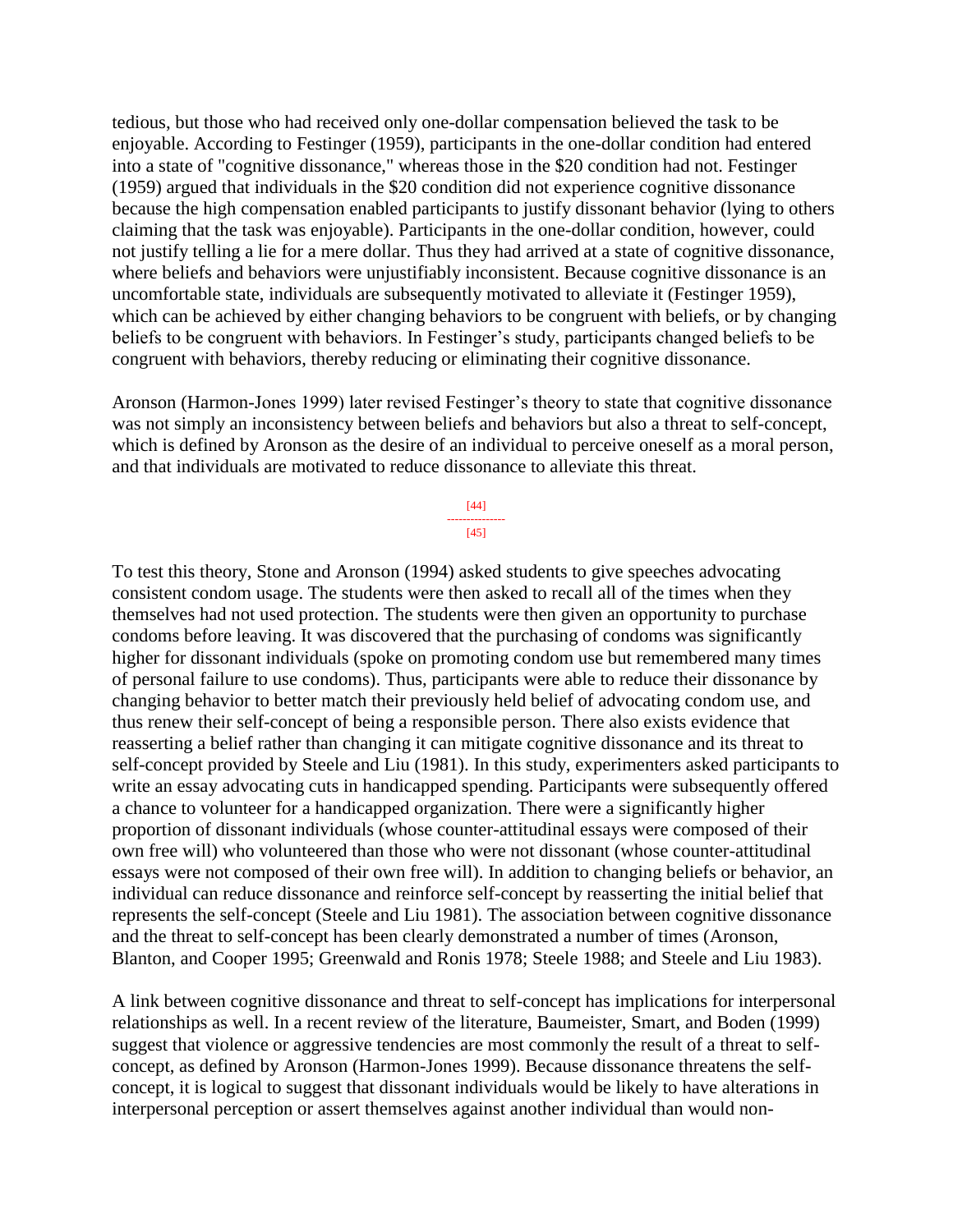dissonant individuals. There has been relatively little research on the connection between cognitive dissonance and interpersonal perception ratings. Glass (1964) demonstrated an association between self-esteem, cognitive dissonance, and defense projection. In this experiment Glass had his participants administer shocks to a group of individuals who were not visible. Glass measured the participant's attitude before and after the shocks were administered, and discovered that negative perceptions of the recipients of the shocks were positively associated with the number of shocks given. According to Glass (1964), participants were able to reduce the dissonance of being a harmful person by convincing themselves that an individual deserved to be shocked, and dissonant individuals became more aggressive toward and asserted themselves against the individual perceived to be responsible for their dissonance. This study suggests that aggressing against the individual who is the perceived cause of dissonance can reduce dissonance. However, it has also been noted that perceived threats to the self will often induce compliance in certain areas. Kaplan and Krueger (1999) demonstrated that when an individual receives feedback that is negative toward the self, he or she would be more likely to comply with a request that pertains to the area that was criticized.

> [45] --------------- [46]

Thus, an individual can alleviate cognitive dissonance by reasserting a previously held belief (Aronson 1994; Steele, Liu 1981) or by aggressing against another (Glass 1964). Steele and Liu (1981) argue that reassertion is a method of reducing dissonance, while Cooper and Blanton (1998) found evidence suggesting that receiving positive feedback in a dissonant area is threatening. Additionally, Glass (1964) found that individuals will aggress against those perceived to be the cause of the dissonance, but Hewett (1975) suggested that threatened individuals would aggress against those perceived to be similar to the target of their threat. In Hewett's experiment, participants received a threat from a confederate. Participants were then measured on levels of aggression. It was found that participants were more likely to aggress more against those similar to the target of the threat.

Therefore, it appears that the method of dissonance reduction employed would depend on how dissonance was aroused and where the threat to the self originated.

The objective of our research was to investigate the roles played by cognitive dissonance and reassertion in interpersonal perception. We hypothesized that more critical appraisals of individuals' likeability would be associated with a threatened self-concept arising from cognitive dissonance, but that this effect would be mitigated by the opportunity to reduce cognitive dissonance by reasserting one's beliefs prior to appraising likeability. We further hypothesized that the participant's ratings of another person would be altered by the beliefs that other person espoused.

# **METHOD**

# **Design and Procedure**

Our study was a three-way factorial design. The three main effects were: group (high dissonant versus low dissonant participants), method of dissonance reduction administered first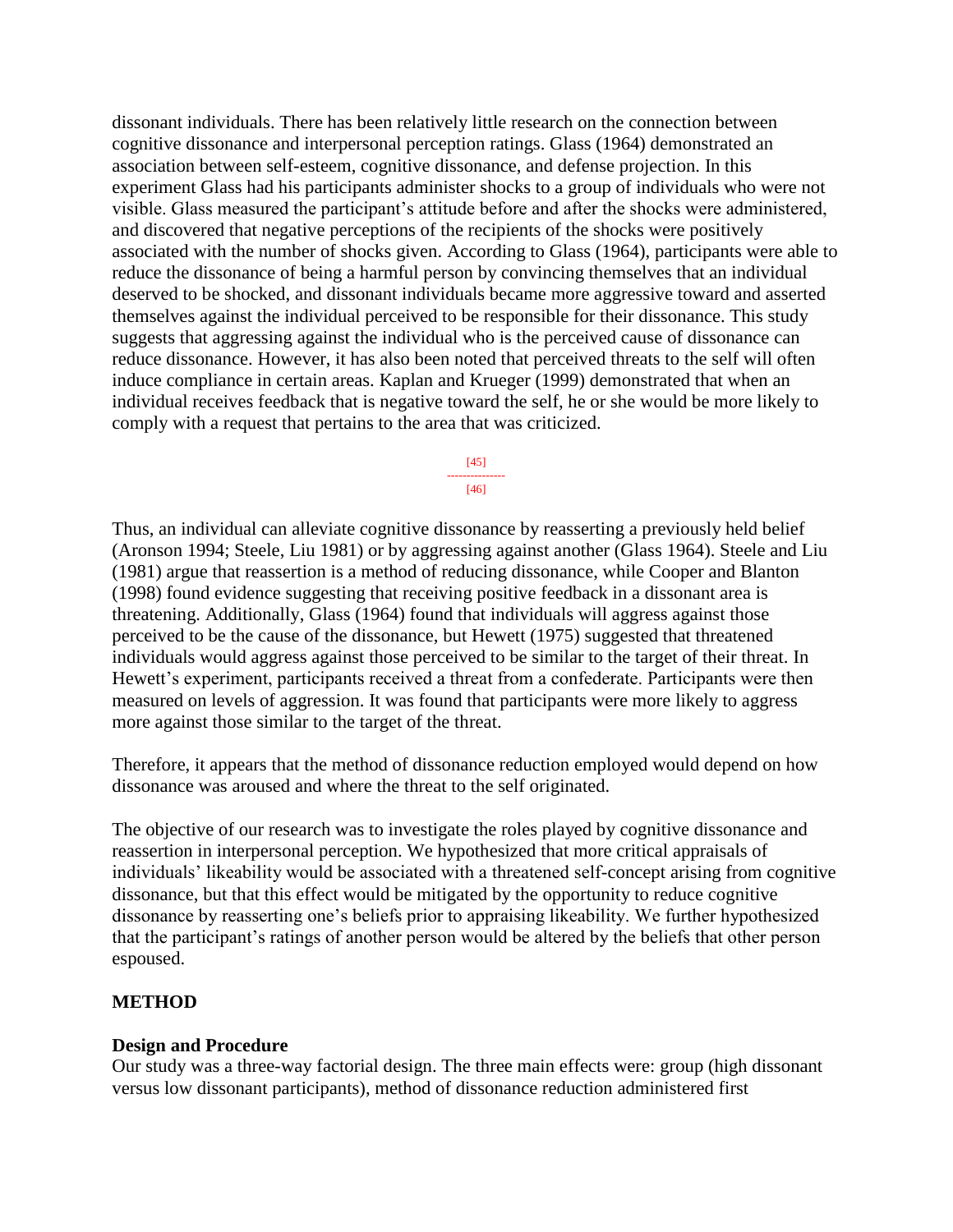(reassertion versus likeability), and reading task (pro-handicapped spending essay versus antihandicapped spending essay).

According to previous research (Blanton et al. 1997; Steele and Liu 1981), the writing of the anti-handicapped spending essay would make a participant feel uncompassionate, and such a feeling would threaten the self-concept, prompting dissonance arousal. It is also previously documented that writing an anti-handicapped essay would make the writer feel that they are causing aversive consequences for another, and causing aversive consequences for another would elicit dissonance as well (Blanton et al. 1997, Harmon-Jones 1999). However, participants who might hold extraordinarily anti-handicapped perspectives might not suffer such a threat to the self-concept, or feel as though aversive consequences would result.

> [46] --------------- [47]

A pre-measure of handicapped spending attitudes could not be ascertained due to the possibility of contaminating the data (i.e. priming effects, hypothesis guessing). Therefore, we took two sample measures in an attempt to demonstrate that the population being studied might feel uncompassionate in writing anti-handicapped essays. Participants (n=20) were given antihandicapped essays to read, and were asked for their opinions on them through the reassertion measure to see if there would be disagreement with the anti-handicapped perspective held in the essay. Question values on the Likert scale were numbered 1(strongly disagree) to 5 (strongly agree), and summed. Thus the lower the score, the less favorable the participant's opinion of the essay read. The mean of the summed scores was 15.95, which was significantly lower than all the experimental groups. The pre-measure had a Cronbach's alpha of .905 and had one primary factor that accounted for over 64% of the variance, which all questions loaded heavily on. A second population measure taken, which asked students if they overall supported handicapped spending at Stockton College, every respondent (n=14) answered yes. Although actual participants could have espoused anti-handicapped beliefs that altered results, it seems likely that the population being sampled would not.

Upon entering the laboratory, participants were asked to complete a two-part consent form, the first part being an informed consent form, while the second part stated that the essays the participants wrote for the study would be presented to college administrators and could inform their decisions regarding handicapped funding on campus.

Participants were randomly assigned to one of eight conditions subsequent to signing the consent form. Participants who were randomly assigned to one of the Dissonant or High Choice (Steele, Liu 1981; Cooper, Blanton 1997) conditions were told that since there have been so many essays already written in favor of handicapped spending it would be appreciated it if an essay could be composed against handicapped spending. The participant was also told that writing the essay is of his/her own free will, and was asked to check a box on the essay indicating this. The checkmark was to provide further dissonance arousal, so as to reinforce to the participant that this essay was composed of his or her own free will. Participants who were randomly assigned to one of the non-dissonant or low choice conditions were similarly told that there have been so many essays in favor of handicapped spending that no more can be accepted. Participants in the low-choice conditions were told instead of asked to write an essay against handicapped spending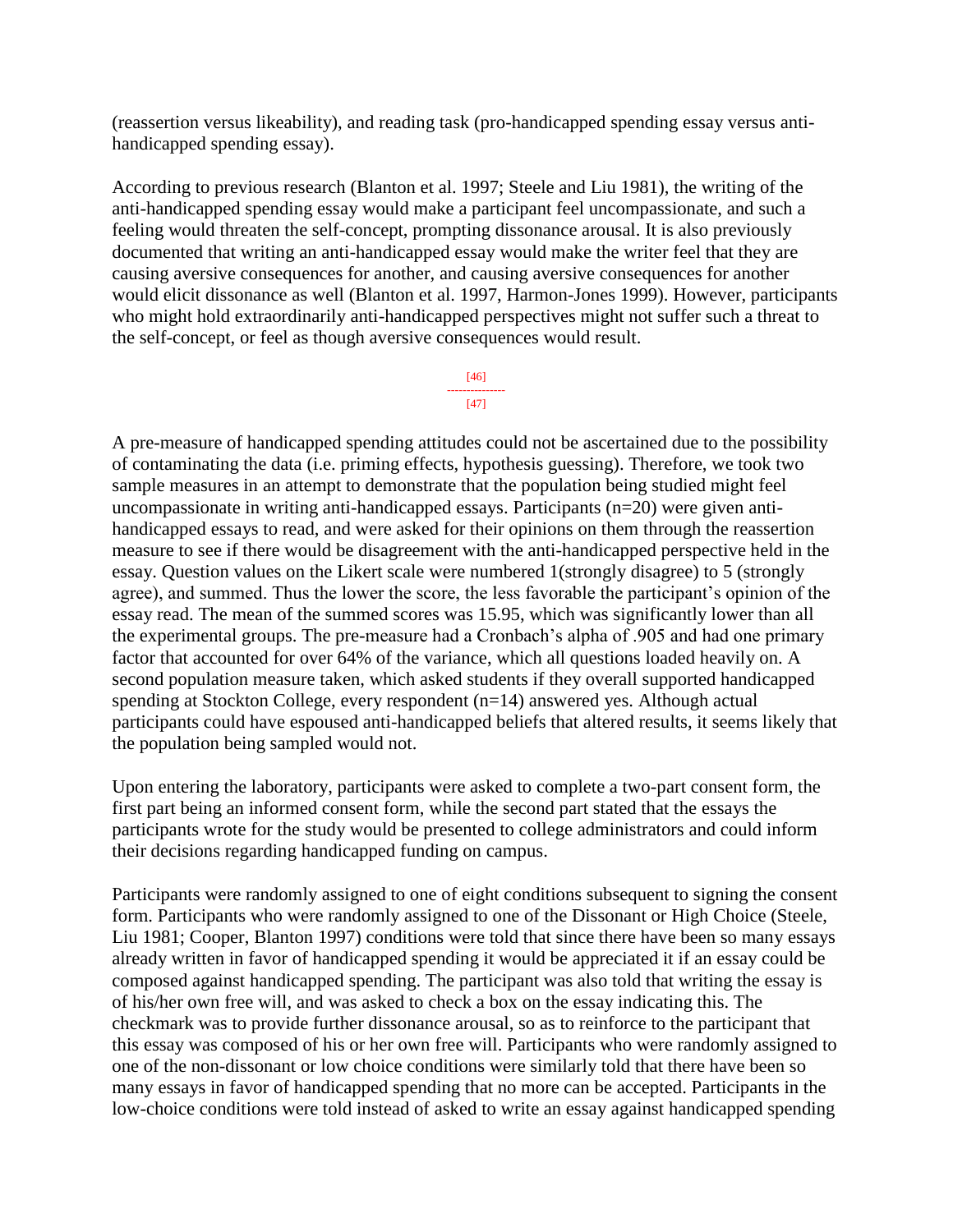for the purposes of balancing the number of essays received by the faculty on the issue of handicapped spending. Since these participants composed the essays through no choice, they were likely to have experienced minimal cognitive dissonance (Steele, Liu 1981; Blanton, Cooper, Skurnik, Aronson 1997).



After writing the essay, each participant was asked to read an essay on handicapped spending. Half of the participants in each of the low and high choice conditions then read an essay favoring handicapped spending, while the other half read an essay against it. Participants were told that the essay they read was written by another student, when in fact there was only one pro and one anti essay, each of which consisted of four paragraphs, approximately equal in length (shown in Appendix A). After reading the essay, participants were asked to rate both the quality of the essay (reassertion) and the likeability of its author (interpersonal perception). Both the reassertion and the interpersonal perception scales consisted of seven items; responses to each item were in the form of a five-point Likert scale (strongly agree to strongly disagree). Both scales are shown in Appendix A. Half of participants rated the essay first while the other half rated the author first; the order of the rating scales was randomly assigned. The experimenter allowed a few minutes between handing out each of these two questionnaires so the participant would not view them as the same instrument. Participants were then thanked for their participation and debriefed as to the nature of the study.

## **Participants**

The study sample comprised 79 students enrolled in various psychology courses at the Richard Stockton College (Pomona, NJ) seeking extra credit. Participants were not matched for age, gender, or race. The initial sample consisted of 97 students; 17 were eliminated due to noncompliance (refusal to do the study task) and one was eliminated due to experimental error.

Of the 17 non-compliant participants, five refused to do the task, and the remaining 12 either wrote essays against handicapped spending or placed a small disclaimer at the bottom of the paper stating they didn't espouse the ideas in their essay.

The five participants who refused to do the task were permitted to write an essay favoring handicapped spending. Relative to compliant participants, all 17 noncompliant individuals had much lower likeability scores for the author of the anti-handicapped essay, lower ratings for the quality of the essay, as well as higher likeability scores for the author of the pro-handicapped essay, and higher ratings for the quality of the essay, regardless of whether they had initially refused to write an essay.

> [48] --------------- [49]

### **Statistical Analysis**

Dependent variables were the summed total scores on each of the interpersonal perception (likeability) and reassertion scales. Although a grade was asked for on the likeability questionnaire, it seemed to be an unreliable assessment of likeability (due to perspectives on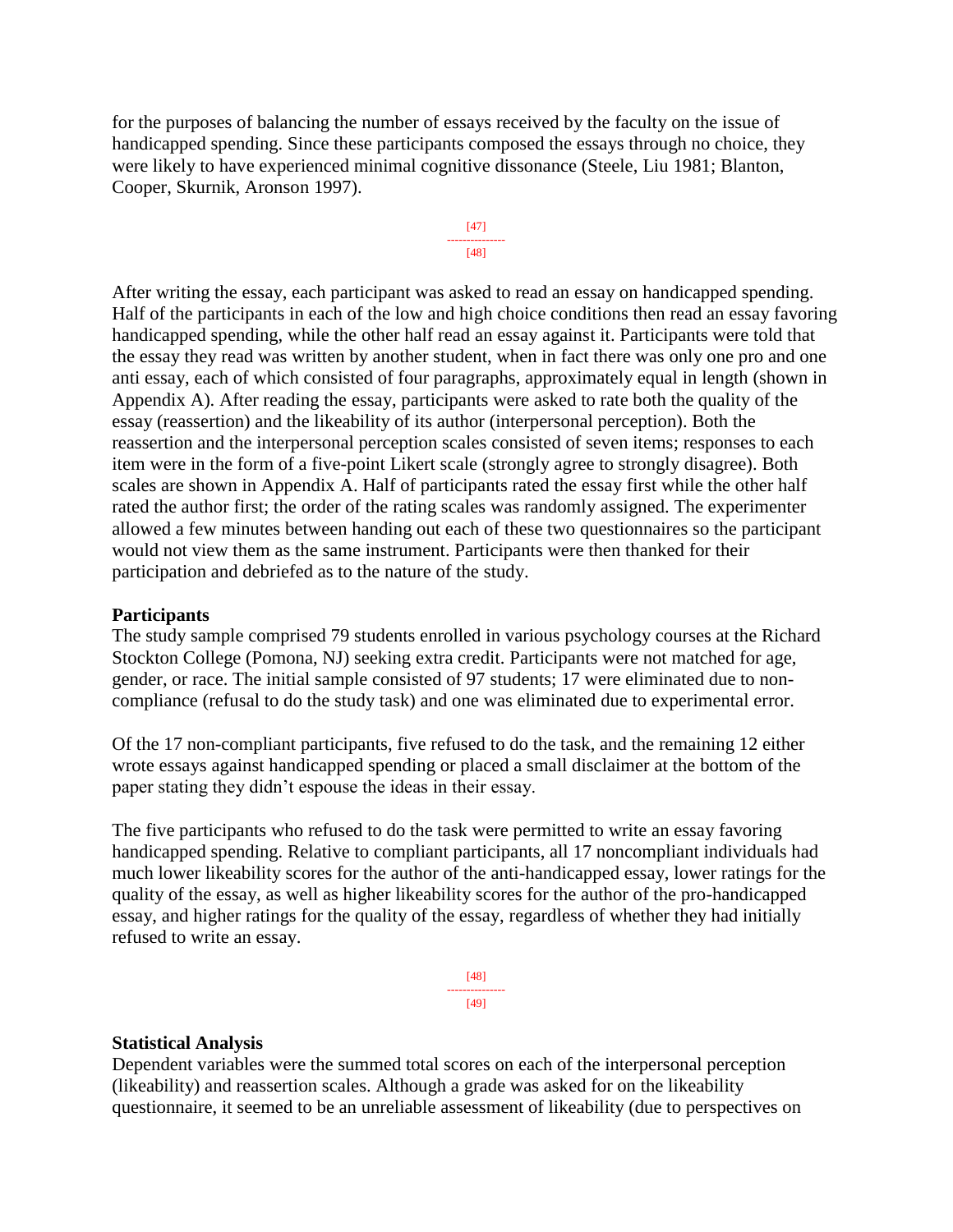essay writing) and was subsequently dropped from analysis. Questions 2 and 6 were reverse coded in the likeability questionnaire, and questions 5, 6, and 7 were reverse coded on the reassertion questionnaire. Reliability of the reassertion and likeability measures were assessed using Cronbach's alpha. Likeability had a Cronbach's alpha score of .815 and the reassertion measure had a Cronbach's alpha score of .889. A principal components factor analysis was done to determine whether questions in both questionnaires were tapping into similar constructs of likeability and reassertion respectively. One factor accounted for most of the variance in the likeability measure. Factor one had an eigenvalue of 3.356 acounting for 48% of the variance, while other factors accounted for 15% or less. One factor also accounted for most of the variance in the reassertion measure as well. Factor one had an eigenvalue of 4.233, accounting for 60% of the variance. Thus, in both questionnaires there is evidence that all questions were tapping into similar domains, as demonstrated by high Cronbach's alpha scores, high factor loadings (>.5), and high eigenvalues.

The association of each dependent variable with experimental condition was determined using three-way factorial analyses of variance (ANOVA) If any main effects or interaction terms were significantly associated with dependent variable(s), multiple comparison tests were conducted to ascertain how group means differed. Scheffe's method for multiple comparisons was used due to differing cell sizes among the eight study conditions.

# **RESULTS**

# **Likeability**

In a three-way factorial analysis of variance, the main effect for type of essay (pro or anti handicapped spending) on interpersonal perception was marginally significant ( $F=3.77$ ,  $p=0.056$ ) due to likeability scores being higher for authors of pro essays relative to anti essays (refer to Figure 1.1). There were no significant main effects for the main effects of dissonance level  $(F=0.26, p=0.61)$  or questionnaire order  $(F=0.66, p=0.42)$ . There were no significant two-way interactions (See Table 3), but the three-way interaction was statistically significant ( $F=3.97$ , p=0.050), indicating that there could be significant differences among means for the eight groups formed by the three study conditions. In order to determine if these differences were statistically significant, a multi-comparison means test was conducted. This test revealed no significant differences among the eight means.



# **Reassertion**

The three-way factorial ANOVA revealed no significant main effects or interactions for study groups and reassertion score (See Table 4).

**Table 1.** Mean scores on likeability questions.

| Anti-handicapped | Pro-handicapped         | Anti-handicapped         | Pro-handicapped          |
|------------------|-------------------------|--------------------------|--------------------------|
| Likability first | <b>Likability first</b> | <b>Reassertion first</b> | <b>Reassertion first</b> |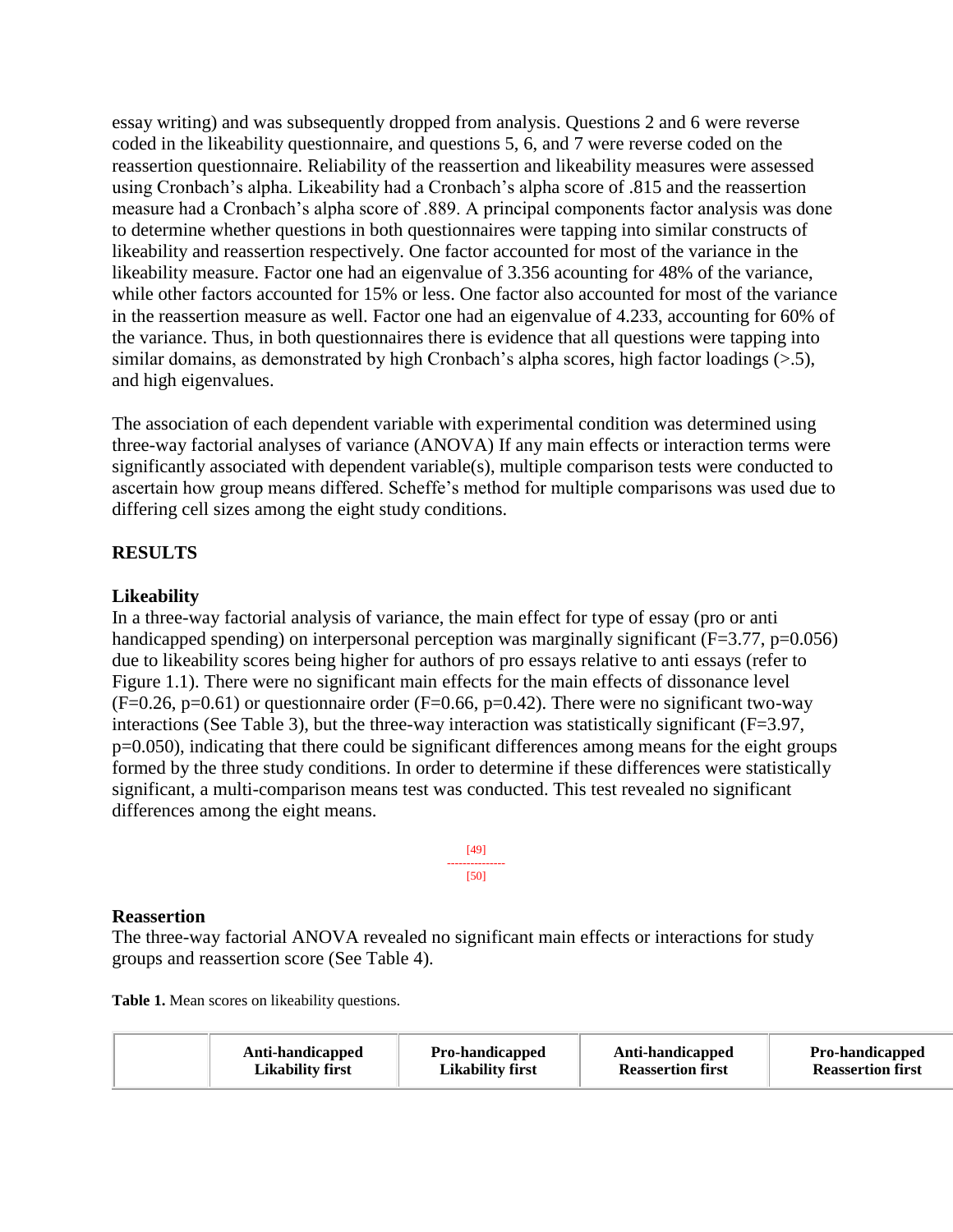| <b>High</b>   | 25.00  | 23.80  | 21.00  | 25.00  |
|---------------|--------|--------|--------|--------|
| <b>Choice</b> | (4.69) | (4.00) | (4.14) | (3.83) |
| Low           | 21.60  | 25.70  | 21.56  | 23.80  |
| <b>Choice</b> | (2.50) | (4.42) | (2.83) | (2.53) |

**Note.** Standard deviations are in parentheses.

**Table 2.** Mean scores on reassertion questions.

|               | Anti-handicapped         | Pro-handicapped          | Anti-handicapped         | Pro-handicapped          |
|---------------|--------------------------|--------------------------|--------------------------|--------------------------|
|               | <b>Likeability first</b> | <b>Likeability first</b> | <b>Reassertion first</b> | <b>Reassertion first</b> |
| High          | 28.20                    | 26.40                    | 24.50                    | 25.20                    |
| <b>Choice</b> | (4.89)                   | (6.00)                   | (5.97)                   | (4.80)                   |
| Low           | 26.40                    | 28.30                    | 25.11                    | 27.60                    |
| <b>Choice</b> | (4.97)                   | (4.57)                   | (3.48)                   | (4.20)                   |

**Note.** Standard deviations are in parentheses.

[50] --------------- [51]

**Table 3.** F-Values for likeability scores.

|                                                                   | <b>F-value</b> |
|-------------------------------------------------------------------|----------------|
| Level of dissonance (high, low)                                   | 0.24           |
| Type of essay read (pro/anti handicapped)                         | 3.12           |
| Level of dissonance X Type of essay read                          | 3.39           |
| Order of questionnaires (likeability first,<br>reassertion first) | 0.41           |
| Level of dissonance X Order of questionnaires                     | 0.24           |
| Type of essay read X Order of questionnaires                      | 0.92           |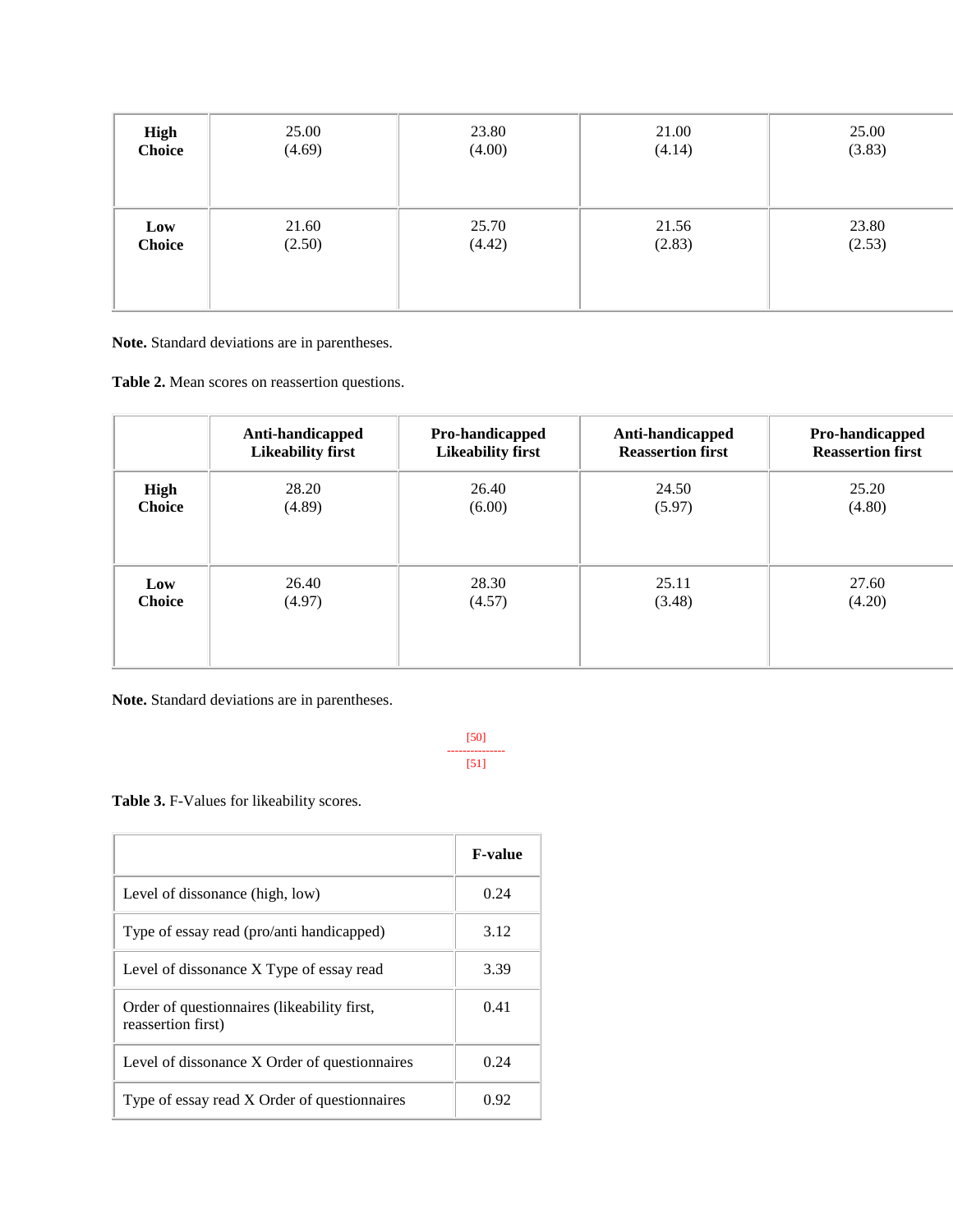| Level of dissonance X Type of essay read X Order | $3.97*$ |
|--------------------------------------------------|---------|
| of question naires                               |         |

 $* p < .05$ 

**Table 4.** F-Values for reassertion scores.

|                                                                        | <b>F-value</b> |
|------------------------------------------------------------------------|----------------|
| Level of dissonance (high, low)                                        | 0.24           |
| Type of essay read (pro/anti handicapped)                              | 0.58           |
| Level of dissonance X Type of essay read                               | 2.04           |
| Order of questionnaires (likeability first,<br>reassertion first)      | 1.13           |
| Level of dissonance X Order of questionnaires                          | 0.19           |
| Type of essay read X Order of questionnaires                           | 0.59           |
| Level of dissonance X Type of essay read X Order<br>of question naires | 0.58           |

 $* p < .05$ 

[51] --------------- [52]

### **DISCUSSION**

It was not demonstrated that participants who are suffering from dissonance arousal would have altered likeability of others. Participants who composed anti-handicapped essays of their own free will seemed to have higher initial likeability scores towards the author of the antihandicapped essay. This is in comparison to participants who composed the essay having no free will to do so and received the likeability questionnaire first as well.

Participants might have felt validated by seeing another commit an uncompassionate act, thus mitigating the significance of the uncompassionate act committed by the participant, thereby reflected in a higher opinion of the author of the anti-handicapped essay. The dissonant participant might have viewed the author of the anti-handicapped essay as being more like him or herself, leading to another possible cause for the difference in scores of likeability. Another possible explanation for the variance of group means is that the participant reading the prohandicapped essay would experience exacerbation of his or her "lack of compassion." This would lead to lower likeability scores for the author of the pro-handicapped essay, because the author made further salient to the participant how uncompassionate he or she was, possibly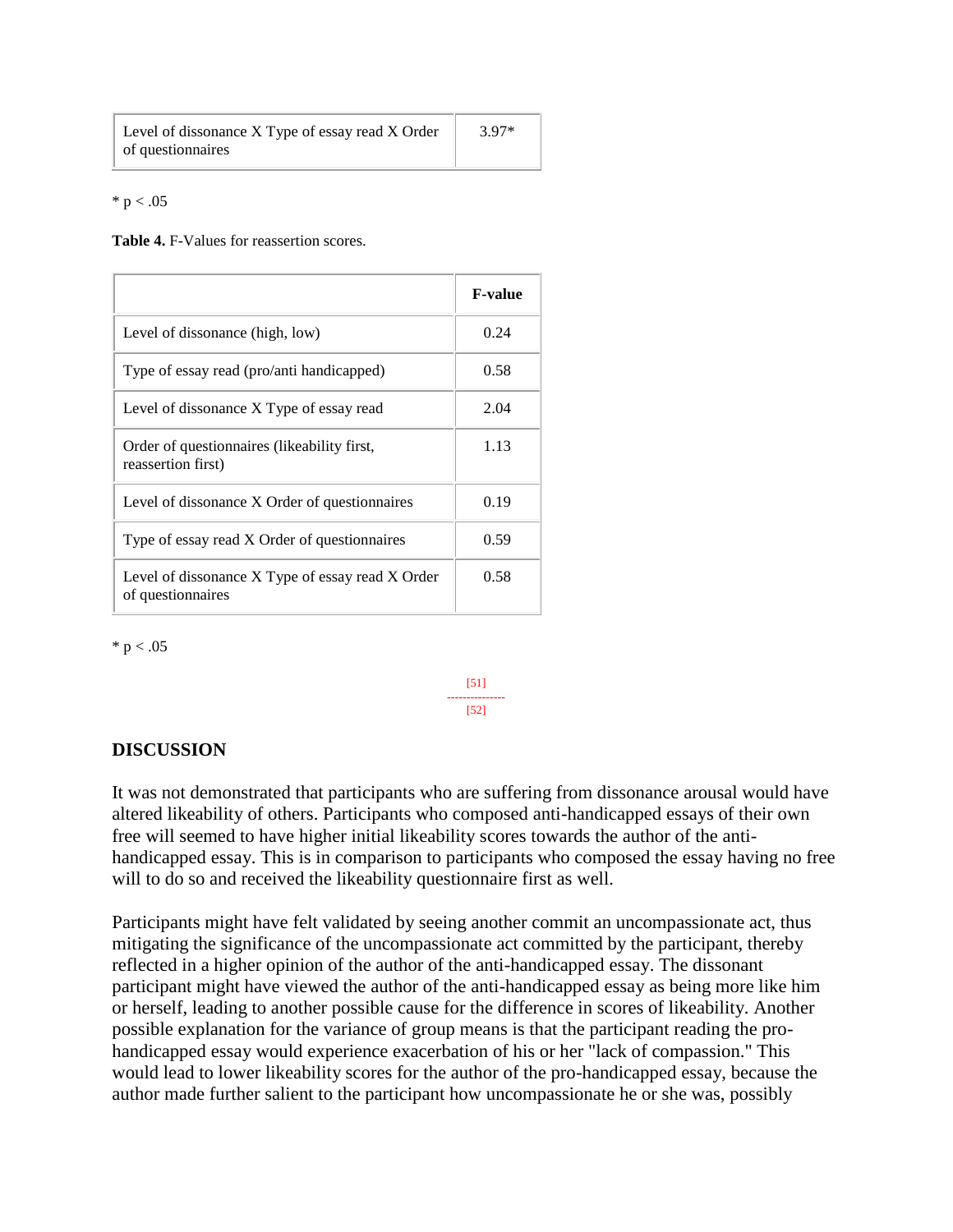leading to defense projection in the participant. Since Hewett (1975) saw participants assert themselves against those perceived to be similar to the source of their threat, perhaps participants viewed the pro-handicapped author as similar to the threat to their self-concept through an unfavorable social comparison. Participants might have also asserted positive attitudes towards an author who wrote an anti-handicapped essay simply because of the absence of salience of their own self-concept threatening behavior, which would be present in a pro-handicapped essay. The participant may also have encountered consonant cognitions through the anti-handicapped essay read, that alleviated his or her dissonant behavior, leading to higher likeability scores for the author. (Harmon-Jones 1999).

It was similarly not demonstrated that the reassertion task of this study would reduce dissonance arousal, leading to different scores of likeability for participants of high dissonance who received the questionnaires in a different order.

Dissonant participants seemed to follow (though not significantly) a trend of decreased likeability for the author of the anti-handicapped essay read, after the reassertion questionnaire. As previous literature suggests (Stone, Aronson 1994; Steele, Liu 1983) reassertion is a method of dissonance reduction. If dissonance reduction was accomplished via reassertion, then the need for consonant cognitions, mitigation of non-compassionate behavior, lack of salience, or other reasons for higher likeability scores in the author of the anti-handicapped essay read, would disappear. The participant would then have different scores of likeability than he or she would if likeability had been assessed first. Dissonant participants did seem to have marginal decreases in likeability towards the authors of the anti-handicapped essay after they answered the reassertion questionnaire before the likeability questionnaire. Perhaps the marginal differences were due to reduction of dissonance arousal through the reassertion measure, thus providing the participant the opportunity to convey personal opinions of the author of the anti-handicapped essay as he or she would normally, irrespective of dissonance arousal.

> [52] --------------- [53]

For the purposes of this study however, there can be no definitive conclusions drawn due to lack of significance and lack of power. There are several possible reasons for the lack of significance found. One reason is that the manipulations simply didn't work, and cognitive dissonance does not alter ratings of likeability towards others. It is also possible that participants could have espoused highly negative opinions toward handicapped spending. Another reason would be the reduced power in finding significant results due to an insufficient number of participants in each condition of the three way factorial design. In addition, two students conducted the actual manipulations; it is possible that fellow students were less likely to believe their essay would have "negative consequences" for handicapped spending, based upon the status of the examiner, and this would lead to a lack of significant findings.

This research also suffered from a number of limitations. The sample size, as aforementioned, was too small to make any serious conclusions about the population being sampled, thus harming the generalizability of the findings. Ideally, this experiment should have had 20-25 participants per condition; however, such numbers were not feasible for the resources available.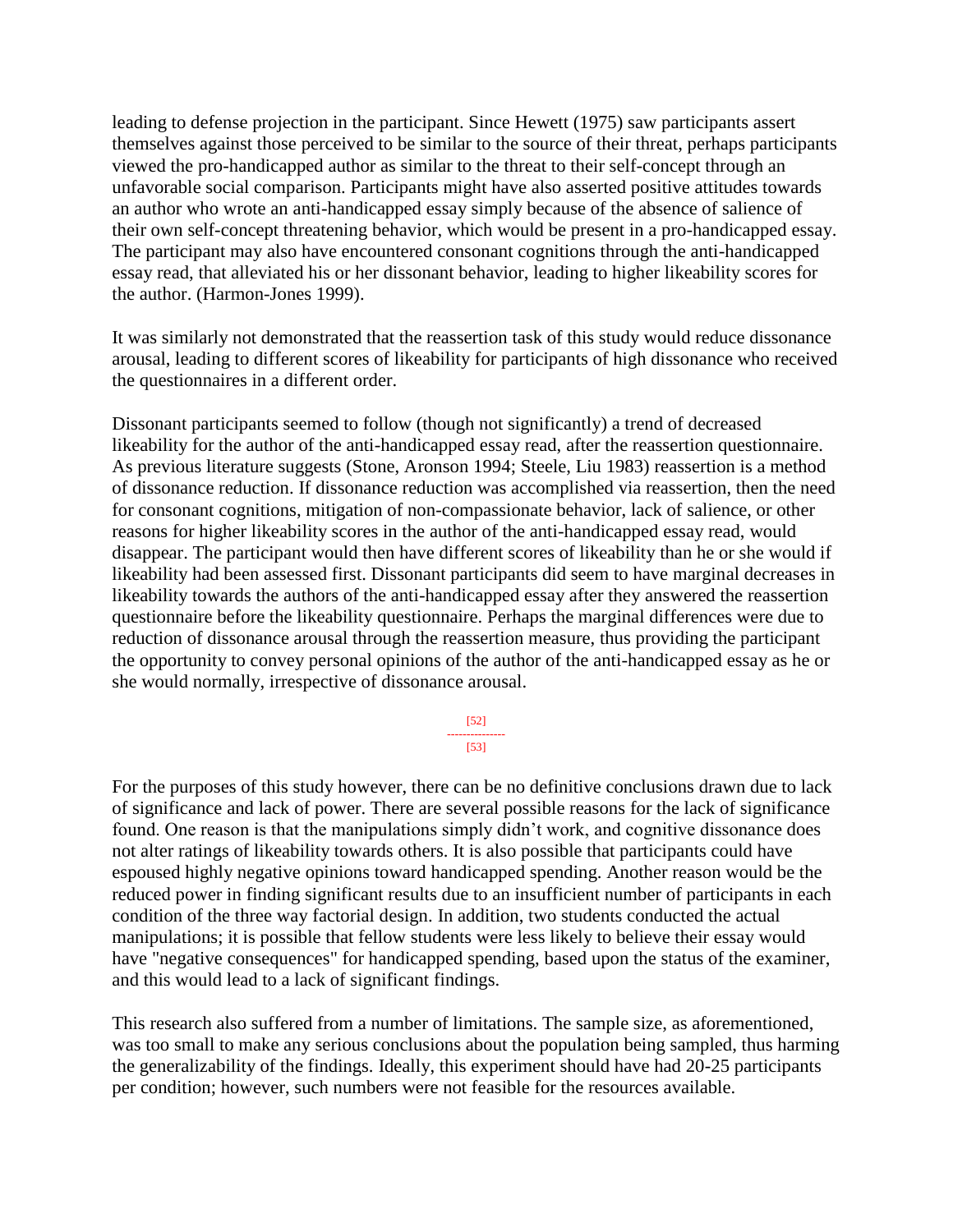Further research in this area, using validated measures of likeability and reassertion, would improve the strength of the findings. The need to ascertain pre-measured attitudes toward handicapped spending, without posing a potential contaminant to the data, is vital to truly being able to assert the findings of similar research. It may also be beneficial then, to look at this phenomenon outside of this specific paradigm, matching participants for what they perceived to be a "treasured self-concept."



### **FIGURES**

**Figure 1.** Mean scores on the likeability questionnaire with respect to levels of dissonance, type of essay being read and the order that the questionnaires were given.





**Figure 2.** Mean scores of likeability for pro-handicapped essays as level of dissonance and order of questionnaires vary.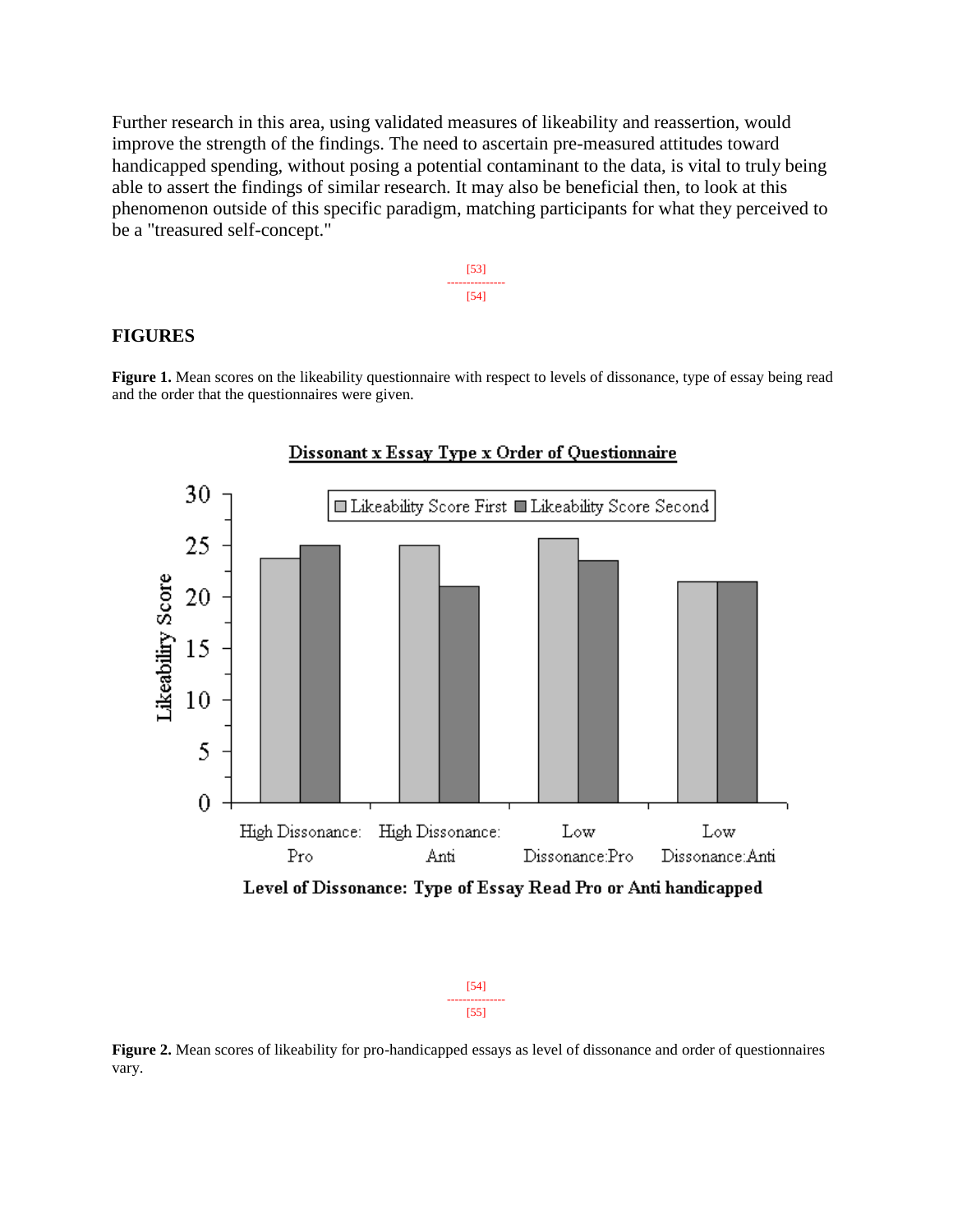# PRO-HANDICAPPED ESSAY READ



# **APPENDIX A**

# **Pro-Handicapped Essay**

29

I believe that Stockton should encourage handicapped funding. There are many things that handicapped individuals can offer to a school. Money should not get in the way of handicapped individuals from reaching their goals and dreams. After all, America is founded on the principle of, "life, liberty, and the pursuit of happiness."

College is about diversity. Colleges should encourage diversity on their campus, not discourage it. Funding should be provided to benefit smaller groups of people so that many different kinds of students will go here. This would enable a diverse campus. I personally believe that the handicapped are one of the groups that have a lot to offer us both in what they know and what they have been through.

Education is the most important step in an individuals life, and we cannot deprive anyone of that step, simply because they cannot physically do the same things that we can. Education should not be denied any person simply because of a physical limitation. I believe that Stockton College should spend whatever funds necessary to bring these individuals to our campus so they can learn and grow with us. Therefore, I believe that this school should supply whatever funds necessary to make certain that handicapped individuals continue to attend Stockton College, and have whatever resources they need made available to them. After all, they are just as smart as everyone else, simply not as mobile.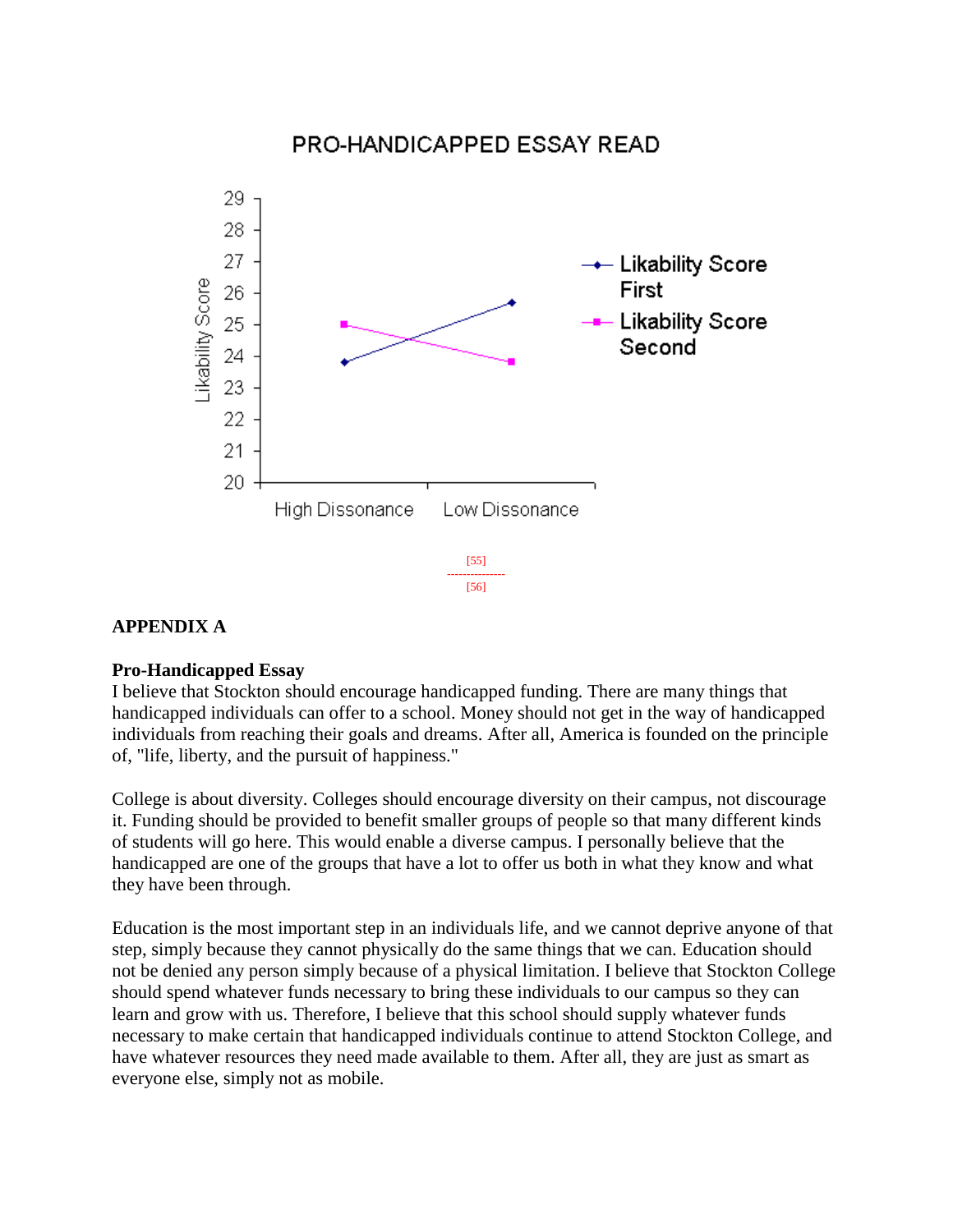Also, as a citizen of this country, they pay taxes that support Stockton. It seems to me that barring them from using a public space that they helped pay for is unfair. As a community, we should do everything we can to enable all members of the community to benefit from their own tax dollars. Just because the handicapped are different from us in one way or another does not mean that they do not have a right to attend our college.

# **Anti-Handicapped Essay**

School funds should be spent to better education and not on handicapped facilities. An increase in the number of handicapped individuals may detract from the school because it can make it less accessible to non-handicapped students. Because funding is precious, money spent on handicapped is less money spent on most of the other students. Money should not get in the way of non-handicapped individuals in reaching their goals and dreams.

> [56] --------------- [57]

If more money is spent on handicapped individuals, then there will not be enough money left over for more computers, faculty, more housing, or new construction. This would make Stockton less accessible to many people because the school can only accept a certain number of students. The more money we spend to benefit a few handicapped students, the less money there will be for the larger population. There are a sufficient amount of handicapped resources already, and to spend further money on handicapped students would be wasting precious money that could go to more important areas of education.

Also, money should be used to benefit as many students as possible. This can include bright students that simply can't afford college. It is unfair for a small number of handicapped people that might want to come to Stockton to receive special treatment. There simply isn't enough money to cater to individual groups.

Also, as citizens of this country, the non-handicapped, larger majority of students pay taxes that support Stockton. It seems unfair to me to use the majority of the people's money for only a few people. As a community, we should do everything we can to enable the majority of members of the community to benefit from their own tax dollars. Just because someone is handicapped, does not mean that they automatically have a right to attend college. Lots of people can't come to college for one reason or another, and that is not the fault of the college or the other students paying tuition. Therefore, I believe that there should be cuts in handicapped spending, so that the money can go to more important areas of education here at Stockton.

# **Likeability Questionnaire**

(Used the Likert scale:  $5 =$  strongly agree;  $4 =$  agree;  $3 =$  undecided;  $2 =$  disagree;  $1 =$  strongly disagree)

If I were to give this person a grade it would be  $a(n)$ 

1) I would be interested in getting to know this person better.

2) I believe this person is probably mean.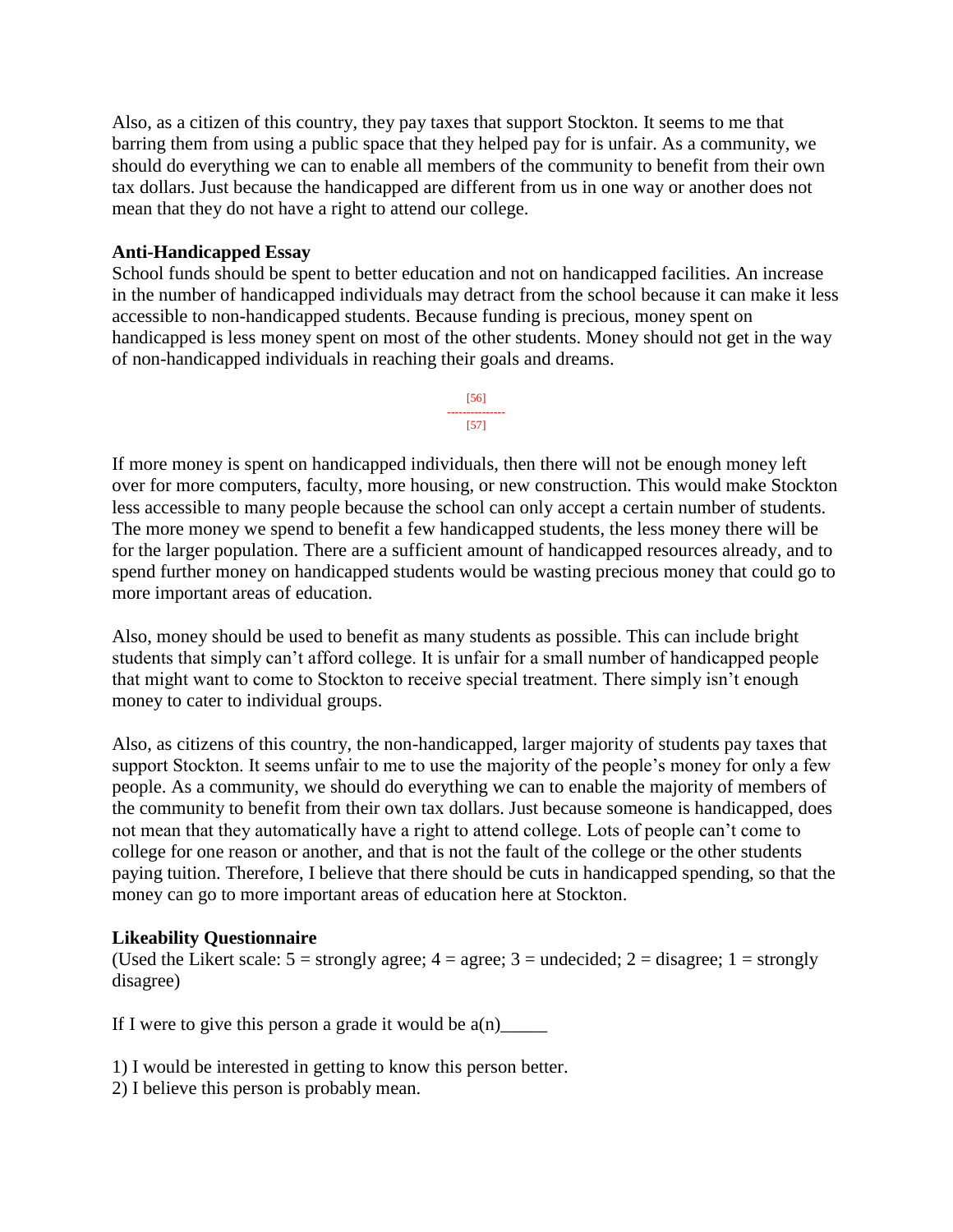- 3) This person seems like someone that I would hang out with.
- 4) This person seems like they would be good to go to with a problem.
- 5) This person seems really nice.
- 6) I don't think this person can be trusted.
- 7) I think this person is very intelligent.

$$
\begin{array}{c}\n [57] \\
\overline{[58]} \\
\end{array}
$$

### **Reassertion Questionnaire**

(Used the Likert scale:  $5 =$  strongly agree;  $4 =$  agree;  $3 =$  undecided;  $2 =$  disagree;  $1 =$  strongly disagree)

- 1) I think this was a good essay.
- 2) This person supplied good reasons that supported a good argument.
- 3) I think this person's essay had many good points.
- 4) I agree with this person's point of view.
- 5) I don't think this person knows what they are talking about.
- 6) I think this essay is nonsense.
- 7) In general I think this was a bad essay.

# **REFERENCES**

Aronson, E., and Mettee, D. R. (1968). "Dishonest Behavior." *Journal of Personality and Social Psychology*, 9:121-127.

Aronson, J., Blanton, H., Cooper, J. (1995). "From Dissonance to Disidentification: Selectivity in the Self-Affirmation Process." *Journal of Personality and Social Psychology*, 68:986-996.

Baumeister, R. F., Smart, L., and Boden, J. M. (1999). "Relation of Threatened Egotism to Violence and Aggression: The dark side of high self-esteem." *The Self in Social Psychology.*  Psychology Press/ Taylor and Francis, 240-284.

Blanton, H., Cooper, J., Skurnik, I., Aronson, J. (1997). "When Bad Things Happen to Good Feedback: Exacerbating the Need for Self-Justification with Self-Affirmations." Personality and Social Psychology Bulletin, 23:684-696.

Festinger, L. (1957). *A Theory of Cognitive Dissonance.* Row, Peterson Evanston, Ill Row, Peterson 1957.

Glass (1964). "Changes in liking as a means of reducing cognitive discrepancies between selfesteem and aggression." *Journal of Personality,* 32(4):531-549.

Greenwald, A. G., Ronis, D. L. (1979). "Dissonance Theory Revisited Again Comments on the Paper by Fazio, Zanna, and Cooper." *Journal of Experimental Social Psychology,* 15:62-69.